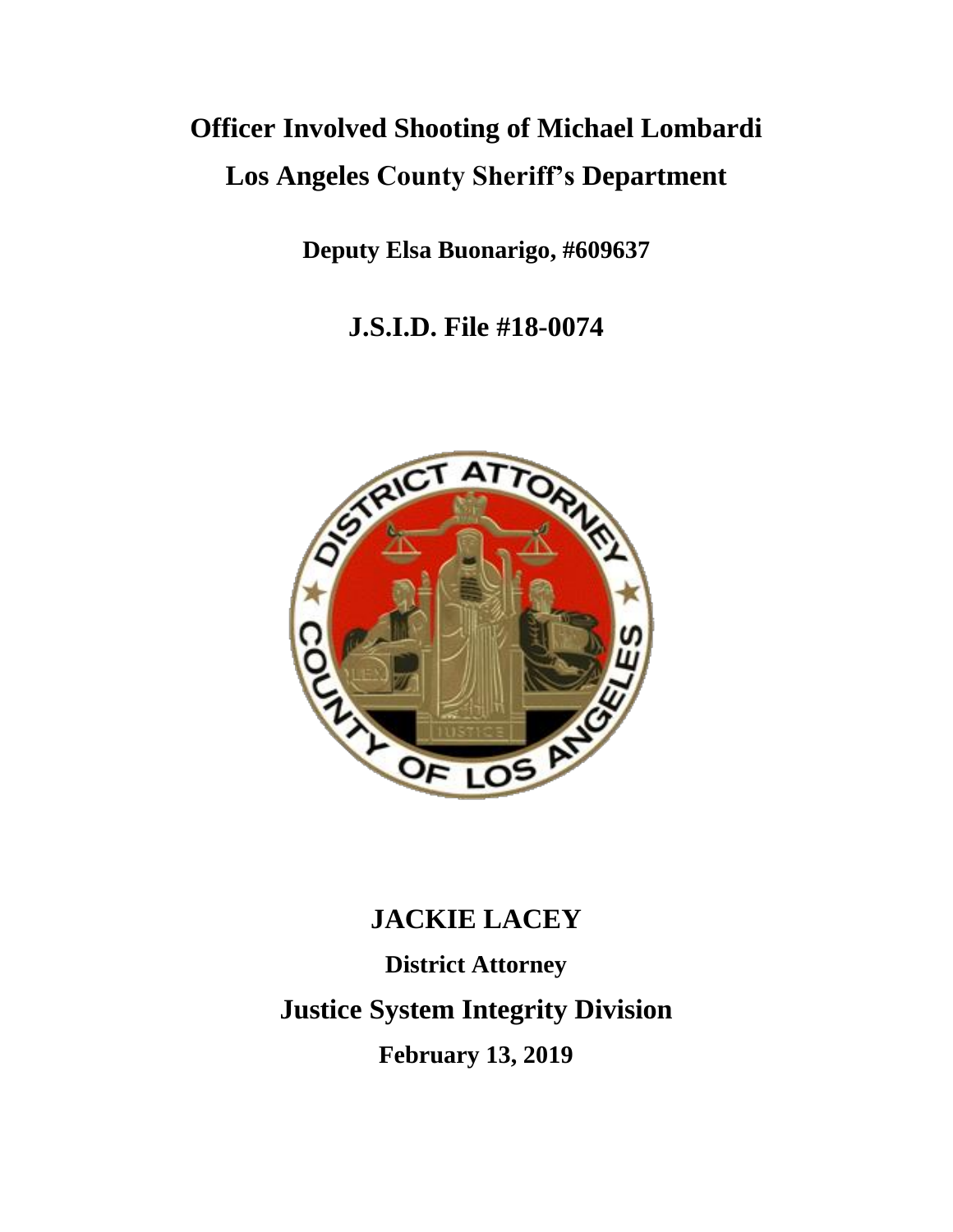## **MEMORANDUM**

| TO:             | <b>CAPTAIN KENT WEGENER</b><br>Los Angeles County Sheriff's Department<br>Homicide Bureau<br>1 Cupania Circle<br>Monterey Park, California 91755 |
|-----------------|--------------------------------------------------------------------------------------------------------------------------------------------------|
| FROM:           | <b>JUSTICE SYSTEM INTEGRITY DIVISION</b><br>Los Angeles County District Attorney's Office                                                        |
| <b>SUBJECT:</b> | <b>Officer Involved Shooting of Michael Lombardi</b><br>J.S.I.D. File #18-0074<br>L.A.S.D. File #018-02881-1348-145                              |
| DATE:           | February 13, 2019                                                                                                                                |

The Justice System Integrity Division of the Los Angeles County District Attorney's Office has completed its review of the February 5, 2018, non-fatal shooting of Michael Lombardi by Los Angeles County Sheriff's Department (LASD) Deputy Elsa Buonarigo. It is our conclusion that there is insufficient evidence to prove beyond a reasonable doubt that Deputy Buonarigo did not act in lawful self-defense.

The District Attorney's Command Center was notified of the shooting on February 5, 2018, at approximately 1:39 a.m. The District Attorney Response Team responded and was given a briefing and a walk-through of the scene.

The following analysis is based on reports submitted to this office by Sergeants John O'Brien and Domenick Recchia, LASD, Homicide Bureau. Deputy Buonarigo provided a voluntary statement which was considered as part of this analysis.

### **FACTUAL ANALYSIS**

#### Statement of Deputy Elsa Buonarigo

On February 5, 2018, at approximately 12:00 a.m., Buonarigo was working uniformed patrol in a marked black and white patrol vehicle when she observed Michael Lombardi standing in the road at the southwest corner of Artesia Boulevard and Norwalk Boulevard in the City of Artesia. Lombardi was holding a water bottle containing a yellowish liquid while spinning around in the street near the south curb of Artesia Boulevard. Lombardi had a shaved head and was wearing baggy clothing and appeared to Buonarigo to be a gang member. Due to Lombardi's bizarre behavior, appearance and the fact that there had been recent gang-related shootings in the area, Buonarigo decided to contact him. Buonarigo turned on her patrol vehicle's lights and stopped next to Lombardi.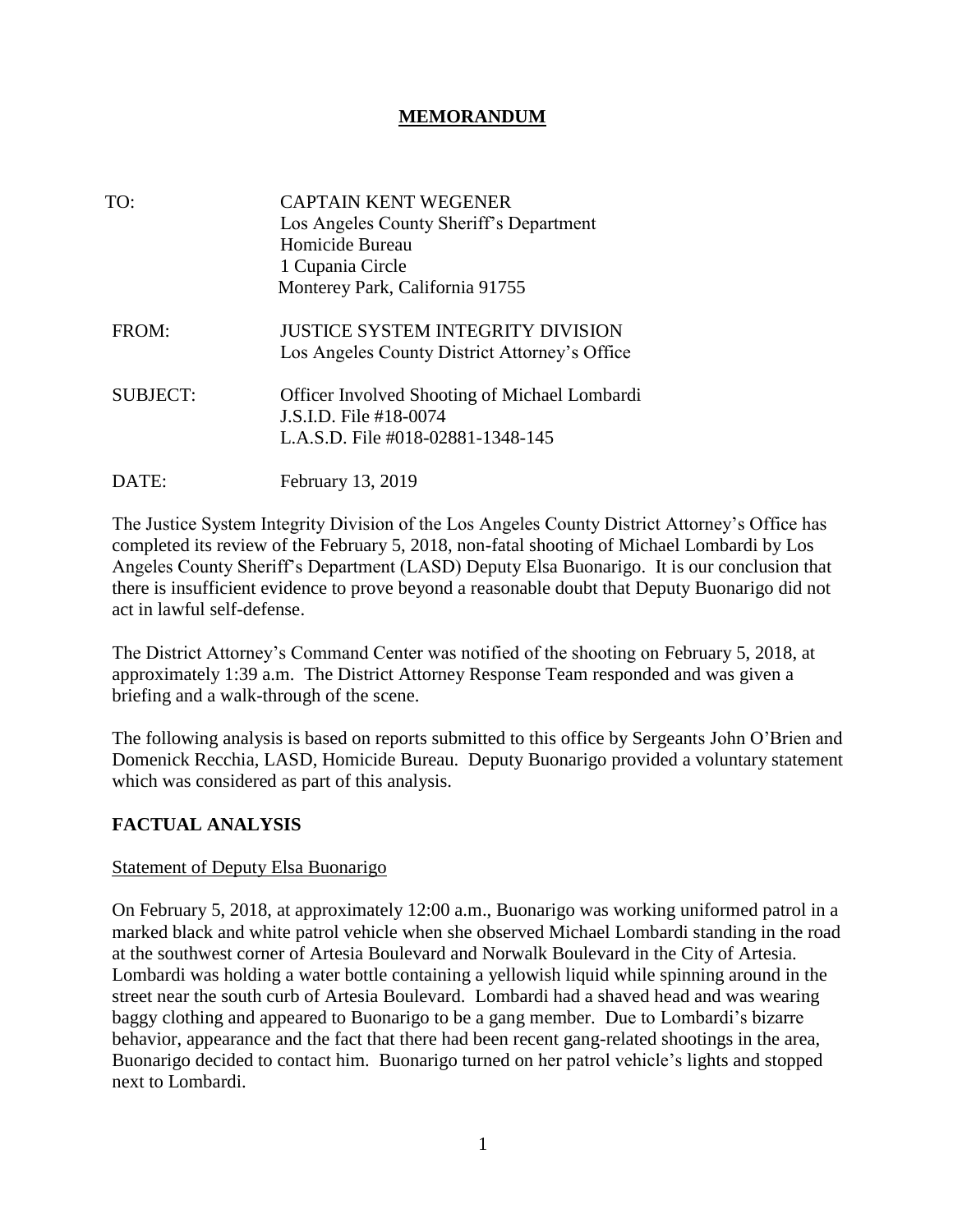Lombardi looked toward Buonarigo and immediately put his hands into his pants pockets. Buonarigo exited the patrol car and told Lombardi to take his hands out of his pockets. Lombardi replied, "No! Fuck you!" and began to walk away from Buonarigo. Buonarigo again ordered Lombardi to remove his hands from his pockets. Lombardi shoved his hands deeper into his pockets and removed a glass narcotic pipe and slammed it to the ground. Lombardi said, "Fuck you! You can't do anything!" and continued to walk away. Buonarigo ordered Lombardi to return to her location. Lombardi ignored her and crossed Artesia Boulevard to the northwest corner. Buonarigo requested additional units to respond to her location.

Buonarigo lost sight of Lombardi when she momentarily focused on traffic. Buonarigo made a Uturn and traveled west on Artesia Boulevard searching for Lombardi. The north sidewalk of Artesia Boulevard is dark and bordered by a brick wall. Due to the recent shootings in the area, the fact that Lombardi appeared to be a gang member and that he continued to evade her after tossing the narcotic pipe, Buonarigo was concerned for her safety and decided to wait for back up to arrive before recontacting Lombardi.

LASD Deputy Gerardo Cruz arrived and Buonarigo relayed her interaction with Lombardi to him. As she was talking to Cruz, Buonarigo observed Lombardi walking west on the north sidewalk of Artesia Boulevard. Buonarigo pointed out Lombardi to Cruz. Cruz drove west in the eastbound lanes of Artesia Boulevard, while Buonarigo drove west in the westbound lanes. Buonarigo turned on her lights and siren. As Buonarigo approached Lombardi from behind, she observed his hands were still in his pants pockets. Buonarigo ordered Lombardi to stop. Lombardi shouted something and continued walking.

Buonarigo observed that Cruz had made a U-turn and was approaching her location from the west. Buonarigo stopped and exited the patrol car and used the open door for cover. Buonarigo was facing north toward Lombardi and illuminated him with the vehicle's spotlight. Buonarigo again ordered Lombardi to stop and pointed her service weapon toward him. Buonarigo also heard Cruz yell "Stop!" at Lombardi. Lombardi replied, "Fuck you!" and turned toward her with his hands still in his pockets. Buonarigo repeatedly yelled, "Let me see your hands!" Lombardi again shouted, "Fuck you!" and stepped into the street, moving toward Buonarigo in an aggressive manner. Lombardi's left hand was now holding his pants while he shoved his right hand down into his waistband.

Lombardi continued to advance toward Buonarigo. Buonarigo feared that Lombardi was about to pull a gun from his pants and shoot her. Lombardi ignored orders to stop and advanced to within four to five feet of Buonarigo and began to remove his right hand from his waistband. In fear for her life, Buonarigo fired one round at Lombardi. Lombardi stopped, yelled something then dropped to his knees. Buonarigo approached Lombardi and grabbed his wrists and handcuffed him. Cruz broadcast that there was an accidental discharge. Buonarigo corrected Cruz and told him that she intentionally fired at Lombardi. Buonarigo did not see where the round struck, but aimed toward center mass when she fired.

#### Statement of Deputy Gerardo Cruz

Cruz responded to Buonarigo's request for assistance. Cruz met Buonarigo at the southwest corner of Artesia Boulevard and Norwalk Boulevard. Buonarigo advised him that she observed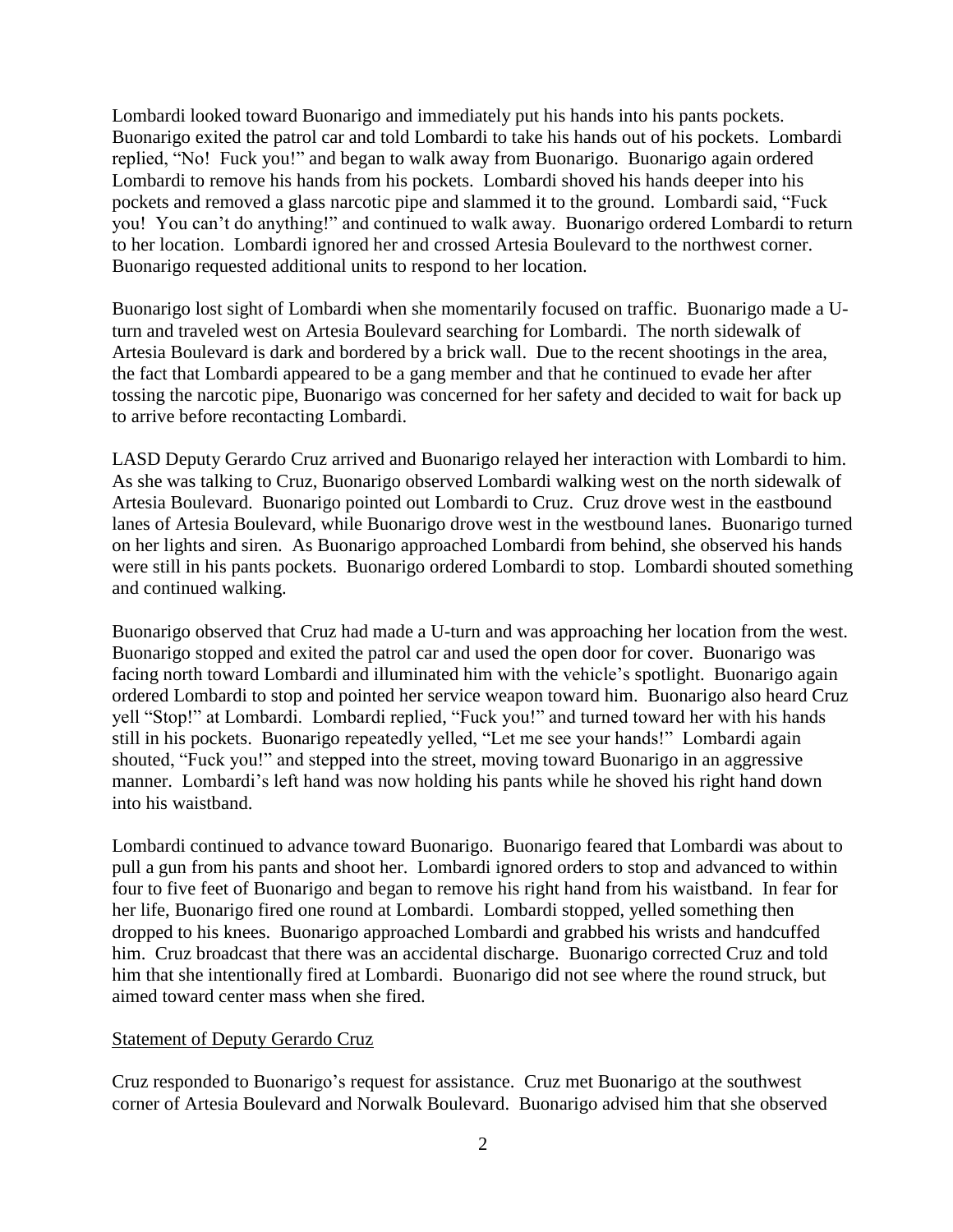Lombardi standing in the street with his hands in his pockets. He appeared to be a possible gang member. Lombardi grabbed something from his pocket and threw it to the ground. Lombardi then fled. Buonarigo pointed toward the north sidewalk, west of their location. Cruz observed Lombardi walking west on the sidewalk. Buonarigo told him that was the person who had fled from her.

Cruz drove westbound in the eastbound lanes and passed Lombardi.<sup>1</sup> Lombardi was walking westbound on the sidewalk at a fast pace. The area was dark and his hands were either in his pockets or at his waist. His shirt hung over his waistband. Cruz made a U-turn and drove east along the north sidewalk in the westbound lanes. Cruz saw Buonarigo approaching from the opposite direction. Buonarigo stopped five to seven feet behind Lombardi. Cruz stopped his patrol car approximately 20 feet in front of Lombardi. Cruz could not see Lombardi's right hand from his position, but his left hand was near his pants pocket, close to his body.

Buonarigo exited her patrol car. Cruz exited his vehicle and walked to the front passenger side and drew his service weapon. Buonarigo was ordering Lombardi to stop. Lombardi turned toward Buonarigo and responded angrily, but continued walking westbound. Lombardi suddenly turned toward Buonarigo and walked onto the grass parkway. Cruz ordered Lombardi to stop and show his hands. Buonarigo was also giving him commands. Lombardi ignored the commands and continued to say something in an angry tone and stepped into the street in front of Buonarigo's vehicle. Cruz could no longer see Lombardi's left hand and thought that he may be using it to remove a weapon from his pocket or beneath his shirt. Lombardi's right hand was clutched between his pants and shirt. Cruz believed that Lombardi was going to assault Buonarigo. Cruz did not fire his weapon because Buonarigo was in his line of fire. Shortly thereafter, Cruz heard a "pop."

Initially, Cruz did not believe that Lombardi had been struck by gunfire. Lombardi did not complain of pain, Cruz did not see any blood and Lombardi remained standing. A few seconds later, Lombardi dropped to his knees then lay face down in the street. Cruz believed Lombardi was complying with Buonarigo's commands. Buonarigo approached Lombardi and handcuffed him. At that time, Cruz broadcast that Buonarigo had accidentally discharged her weapon. Cruz then realized that if Buonarigo's shot missed Lombardi it was considered a "non-hit deputy involved shooting" and not an accidental discharge. Cruz updated his broadcast to "shots fired."

#### Gunshot Wound

Lombardi was transported to Long Beach Memorial Hospital and treated for a through and through gunshot wound. The bullet entered Lombardi's left lower flank and traveled upward in a left to right direction. The bullet exited his right flank.

#### Additional Evidence

 $\overline{a}$ 

A steak knife was recovered from Lombardi's left sock and a baggie of methamphetamine was recovered in his pants pocket. Lombardi was not armed with a firearm.

 $1$  A traffic island impeded his ability to cross into the westbound lanes where Lombardi was walking. Cruz had to travel further west until he reached a turn pocket.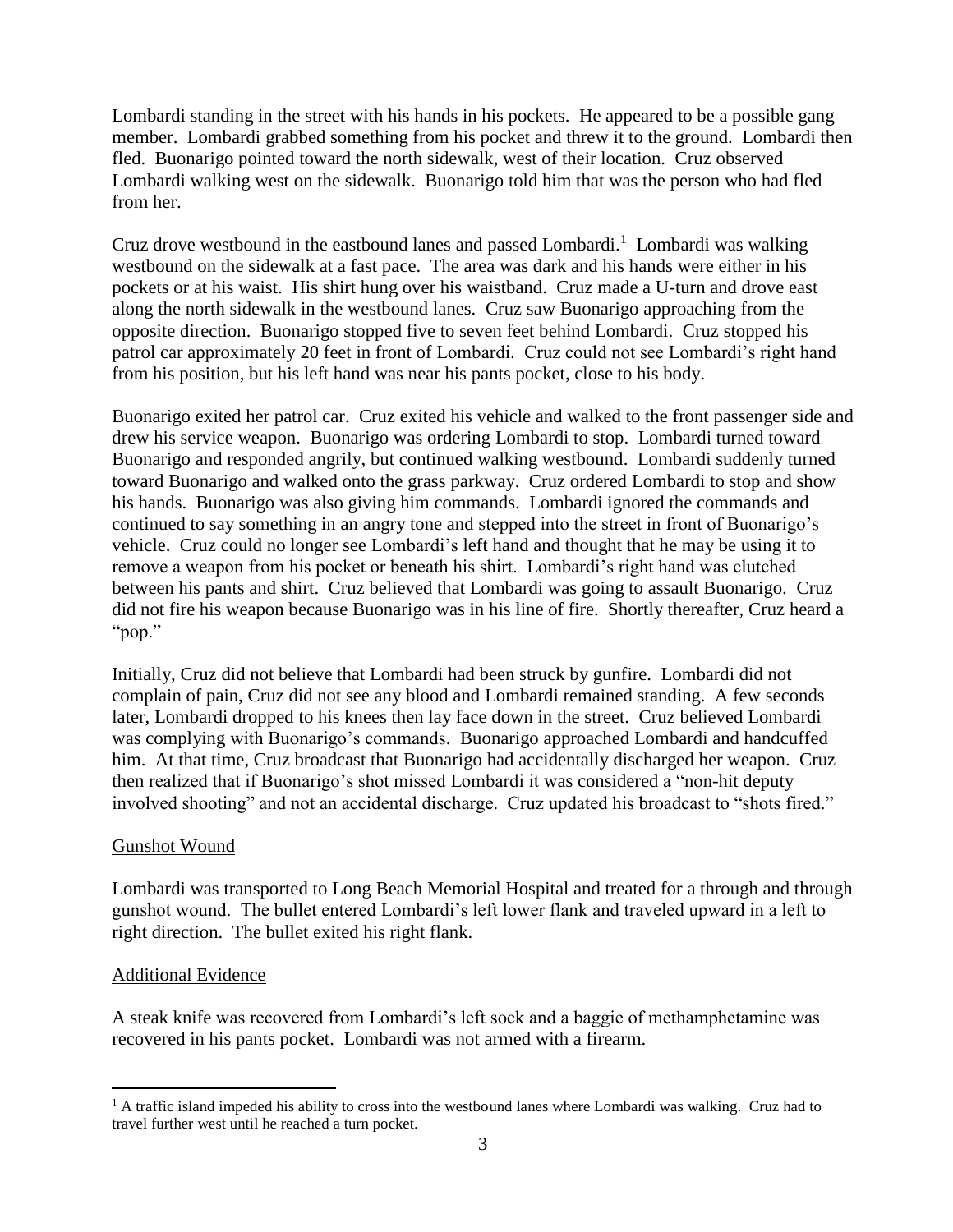#### Statement of Michael Lombardi

Investigators noted that Lombardi exhibited unusual behavior throughout their interview with him. He constantly looked around the room in a paranoid manner. Lombardi also had difficulty focusing his answers to the questions asked and would veer into nonsensical ramblings. Initially, he denied using methamphetamine, but ultimately admitted using it to stay awake. Lombardi claimed that he had been awake since February 3, 2018.<sup>2</sup>

Lombardi stated that he did not recall any details of the shooting. However, he provided the following information. Lombardi said he was lost and trying to find his way home when Buonarigo contacted him. Buonarigo could have given him a ride home, but she was "aggressive." Buonarigo asked Lombardi to get into the patrol car. Instead, Lombardi walked away and Buonarigo left him alone. Lombardi crossed the street and walked westbound. Buonarigo drove up to him with the sirens on and shot him in the back. He then claimed that Buonarigo crept up on him without sirens and shot him. Lombardi denied threatening Buonarigo. He also denied trying to commit suicide by cop. However, when he was asked whether it was a fair statement to say that Lombardi's actions forced Buonarigo to defend herself, Lombardi replied, "Yes."

#### Ballistic Evidence

 $\overline{a}$ 

LASD Senior Criminalist Manuel Munoz observed a bullet impact on the street west of Buonarigo's patrol vehicle. A fired bullet was recovered west of Buonarigo's vehicle. A casing fired from Buonarigo's service weapon was recovered near the front of her patrol vehicle.



Bullet Impact

<sup>&</sup>lt;sup>2</sup> Investigators spoke with Lombardi's parents who indicated that he suffered from mental health issues and was addicted to methamphetamine. In 2016, Lombardi shot himself in the head in an attempted suicide.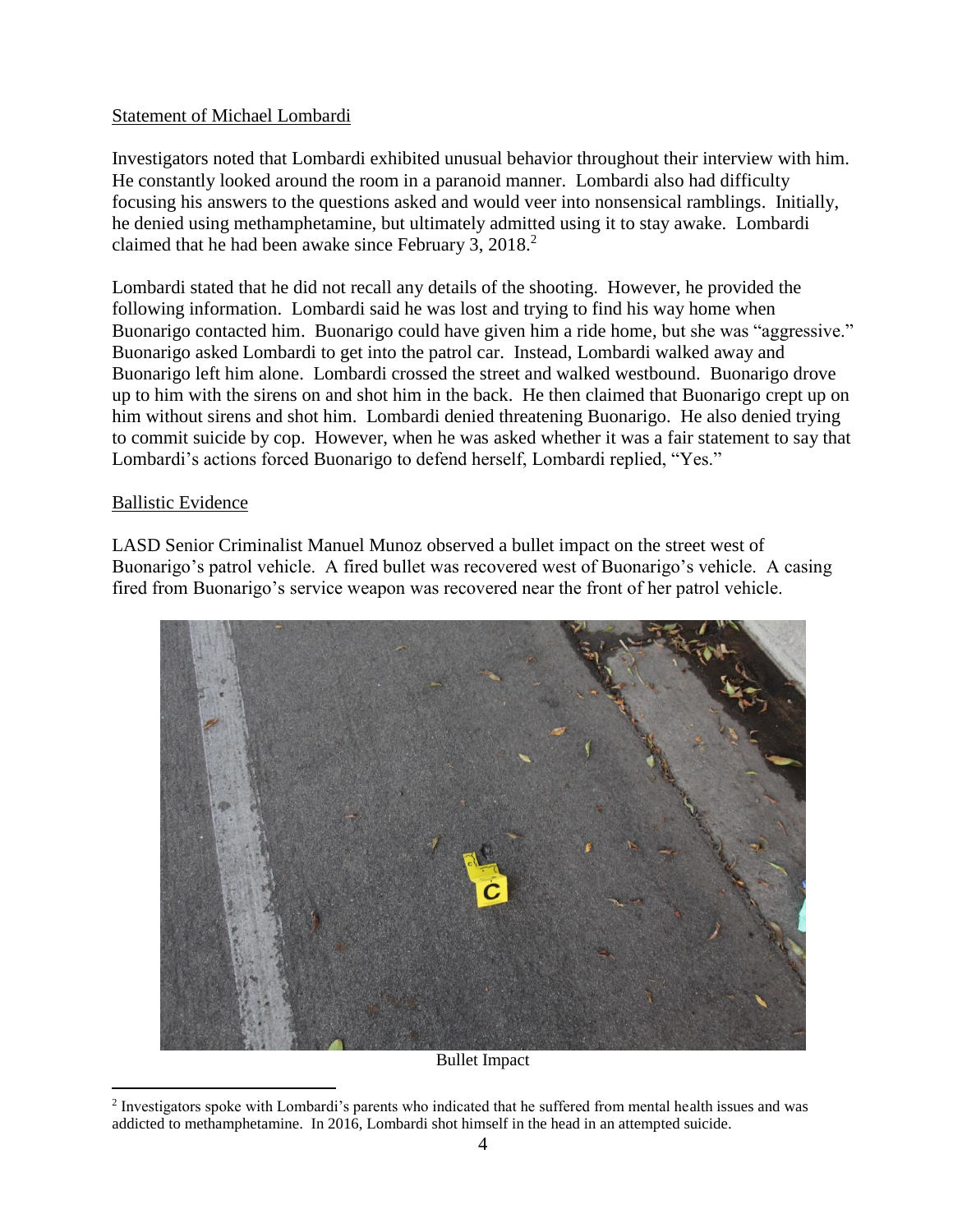

Close up of fired bullet



Close up of fired casing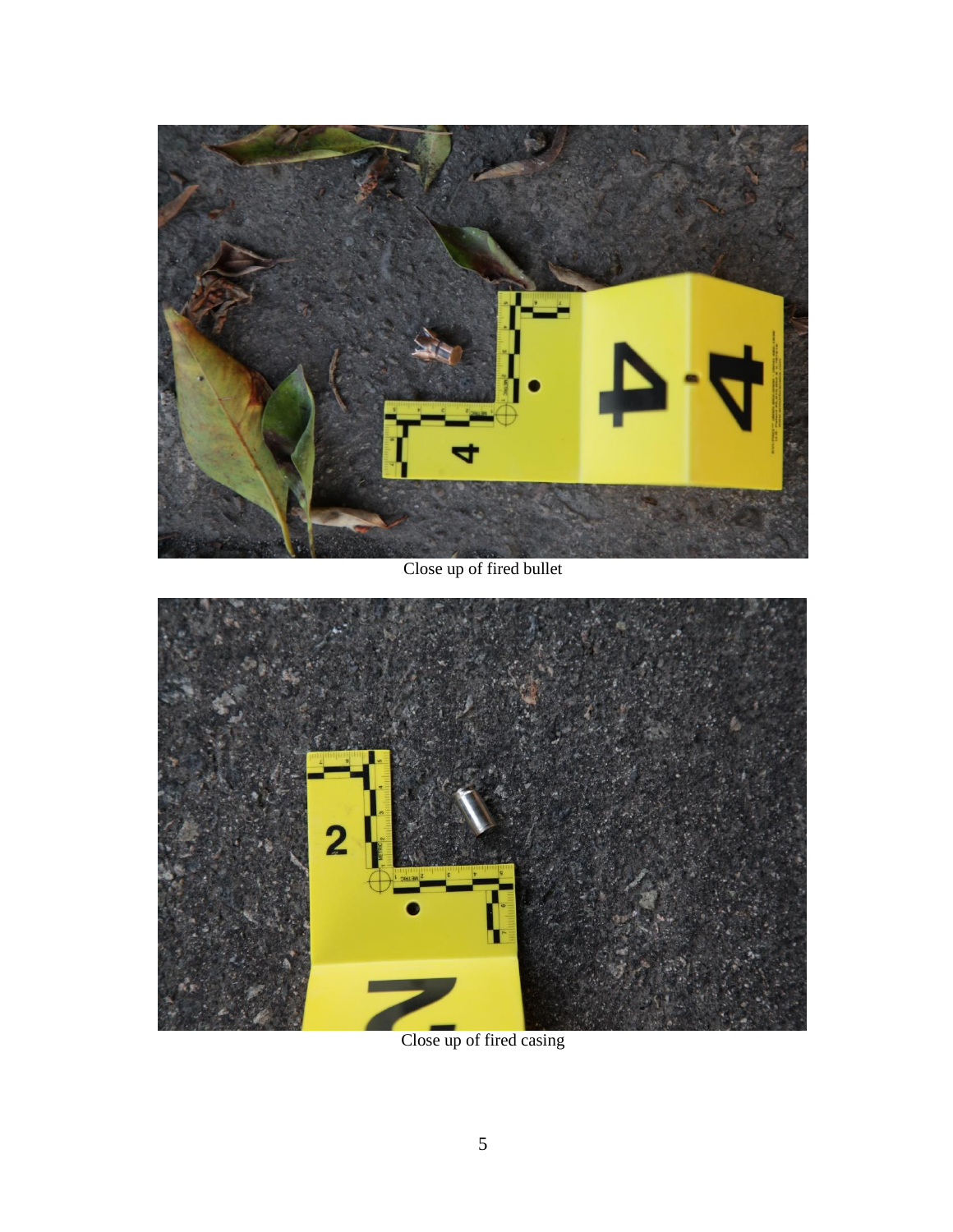

# **LEGAL ANALYSIS**

The use of deadly force in self-defense or in defense of another is justifiable if the person claiming the right actually and reasonably believed the following: (1) that he or the person he was defending was in imminent danger of being killed or suffering great bodily injury; (2) that the immediate use of force was necessary to defend against that danger; and (3) that he used no more force than was reasonably necessary to defend against that danger. See, *CALCRIM No. 505*.

"The 'reasonableness' of a particular use of force must be judged from the perspective of a reasonable officer on the scene, rather than with the 20/20 vision of hindsight…. The calculus of reasonableness must embody allowance for the fact that police officers are often forced to make split-second judgments -- in circumstances that are tense, uncertain, and rapidly evolving -- about the amount of force that is necessary in a particular situation." *Graham v. Connor* (1989) 490 U.S. 386, 396-397.

In *Graham*, the United States Supreme Court held that the reasonableness of the force used "requires careful attention to the facts and circumstances of each particular case…Thus we must avoid substituting our personal notions of proper police procedures for the instantaneous decision of the officer at the scene. We must never allow the theoretical, sanitized world of our imagination to replace the dangerous and complex world that policemen face every day. What constitutes 'reasonable' action may seem quite different to someone facing a possible assailant than to someone analyzing the question at leisure." *Smith v. Freland* (6<sup>th</sup> Cir. 1992) 954 F.2d 343, 347.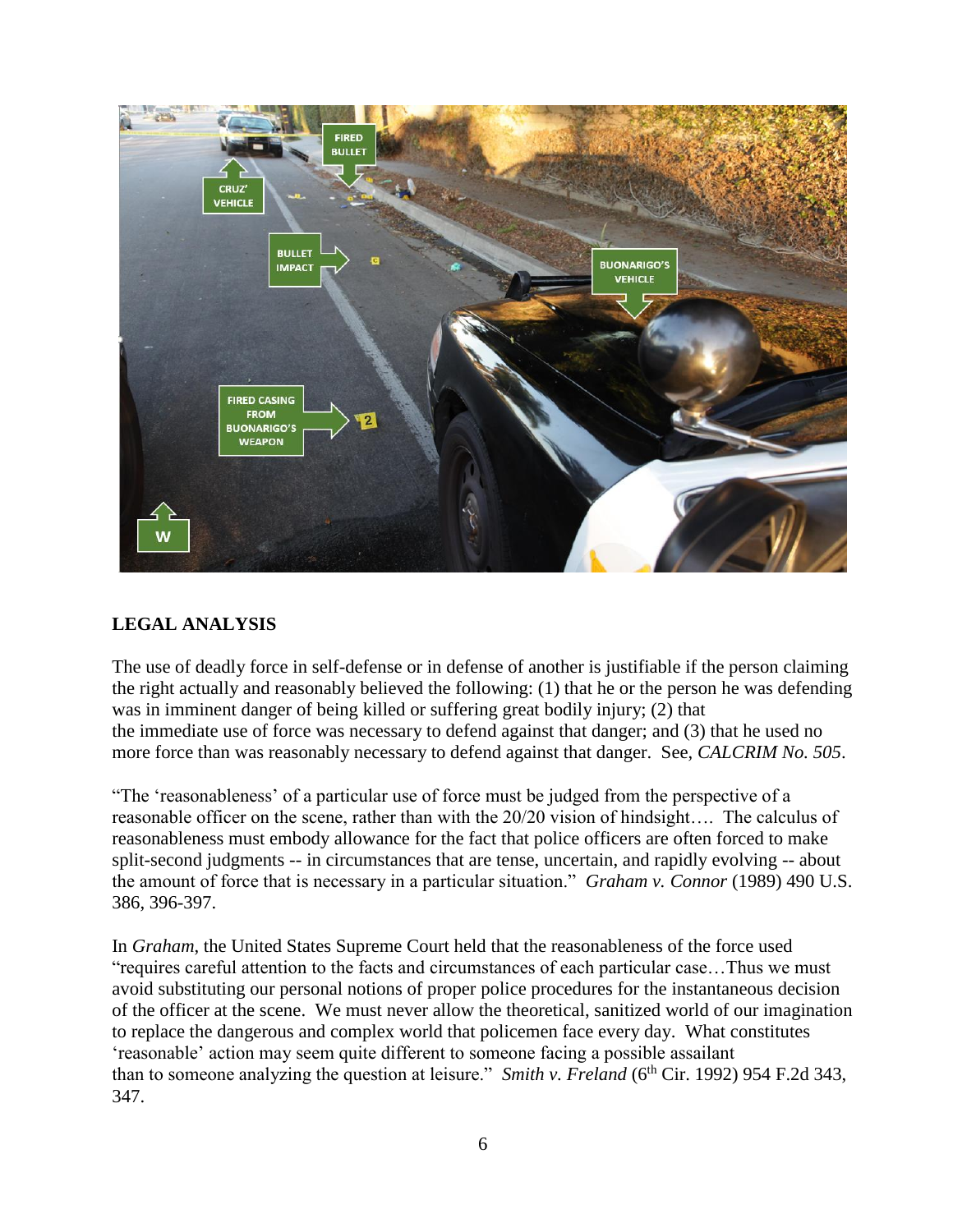The People have the burden of proving beyond a reasonable doubt that the use of self-defense was not justified. See, *CALCRIM No. 505*.

A police officer may use reasonable force to effect an arrest, prevent escape, or overcome resistance of a person the officer believes has committed a crime. Penal Code section 835a. An officer "may use all the force that appears to him to be necessary to overcome all resistance, even to the taking of life; [an officer is justified in taking a life if] the resistance [is] such as appears to the officer likely to inflict great bodily injury upon himself or those acting with him." *People v. Mehserle* (2012) 206 Cal.App.4th 1125, 1146.

Actual danger is not necessary to justify the use of force in self-defense. If one is confronted by the appearance of danger which one believes, and a reasonable person in the same position would believe, would result in death or great bodily injury, one may act upon these circumstances. The right to self defense is the same whether the danger is real or apparent. *People v. Toledo* (1948) 85 Cal.App.2d 577, 580.

"If the defendant acted from reasonable and honest convictions he cannot be held criminally responsible for a mistake in the actual extent of the danger, when other reasonable men would alike have been mistaken." *People v. Jackson* (1965) 233 Cal.App.2d 639, 642.

"An officer is not constitutionally required to wait until he sets eyes upon the weapon before employing deadly force to protect himself against a fleeing suspect who turns and moves as though to draw a gun." *Thompson v. Hubbard* (2001) 257 F.3d 896, 899. See *Ryder v. City of Topeka*  (1987) 814 F.2d 1412, 1419 (concluding that, because a requirement that a suspect actually have a weapon would place police in "a dangerous and unreasonable situation … whether a particular seizure is reasonable is dependent on the 'totality of circumstances,' and not simply on whether the suspect was actually armed.")

Before you may rely on circumstantial evidence to find a defendant guilty, you must be convinced that the only reasonable conclusion supported by the circumstantial evidence is that the defendant is guilty. If you can draw two or more reasonable conclusions from the circumstantial evidence, and one of those reasonable conclusions points to innocence and another to guilt, you must accept the one that points to innocence. *However, when considering circumstantial evidence, you must accept only reasonable conclusions and reject any that are unreasonable.* [emphasis added] See CALCRIM No. 224

# **CONCLUSION**

The evidence examined shows that Lombardi was not armed with a firearm when he was shot by Buonarigo. The law does not require actual danger to justify the use of deadly force in selfdefense. Instead, if a person "is confronted by the appearance of danger which one believes, and a reasonable person in the same position would believe, would result in death or great bodily injury," they may use deadly force in self-defense. The question, therefore, is not whether Lombardi was actually armed at the time of the shooting. The issue is whether it was reasonable under the circumstances for Buonarigo to believe that Lombardi was pulling a firearm from his pants when she fired her weapon.